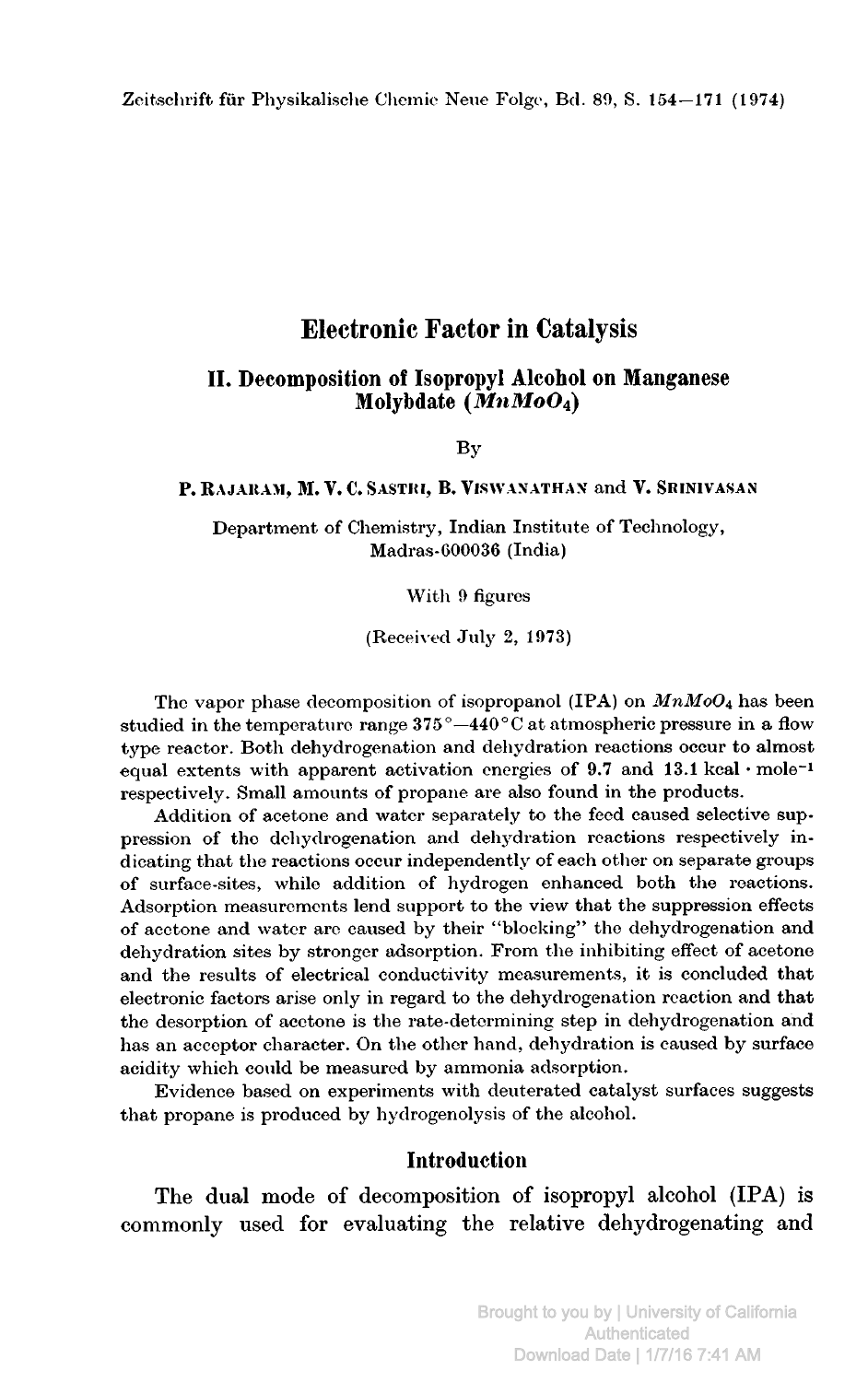dehydrating activities of oxide catalysts1. Activity for dehydrogenation has been related by various authors to the lattice parameters<sup>2</sup>, type of semiconductivity3, and the width of the forbidden zone in the electronic energy band4, while that for dehydration is generally attributed to the acidic properties of the surface5.

There has been <sup>a</sup> good deal of controversy with regard to the mechanisms of the two reactions. It is generally accepted, however, that each of these reactions proceeds through the successive steps of adsorption of alcohol, surface rearrangements leading to the adsorbed products and finally desorption of the products. The difference between the two modes of decomposition arises from the different modes of adsorption of the alcohol on the catalyst surface.

While WOLKENSTEIN<sup>4</sup> considers the initial step of adsorption of alcohol as rate-determining in the dehydrogenation sequence,  $\hat{H}_{\text{AUFFE}}$ <sup>6</sup> regards the final step of desorption of acetone as rate-limiting. Regarding the electronic aspects, the adsorption of alcohol is conceived of as an acceptor process by Wolkenstein and as <sup>a</sup> donor process by HAUFFE. Both authors regard the desorption of acetone as a donor process. However, these postulates were not based on electrical measurements of any kind. BIELANSKI<sup>7</sup>, ZHABROVA<sup>8</sup> and KRYLOV<sup>9</sup> followed the dehydrogenation of alcohols on  $p$ -type and  $n$ -type oxide catalysts by measurements of electrical conductivity<sup>7-9</sup> and workfunction<sup>9</sup> during reaction. They concluded that on both types of catalysts the desorption of acetone was rate-determining and that it was an acceptor process.

The dehydration reaction is generally attributed to the action of the protonic acid sites on the adsorbed alcohol, though Wolkenstein associates this reaction also with the electronic character of the catalyst.

<sup>1</sup> O. V. Krylov, "Catalysis by non-metals", p. 115, Academic Press, New-York 1970.

<sup>2</sup> A. A. Tolstopyatova, T. N. Filatova, E. F. Korytnyi and A. A. Balandin, Izv. Akad. Nauk SSSR (1969) 1439.

<sup>3</sup> O. V. Krylov and E. A. Fokina, Kinetika i Katalis . <sup>5</sup> (1964) 284.

<sup>4</sup> Th. Wolkenstein, "The electronic Theory of Catalysis on semiconductors", p. 66, Pergamon, London 1963.

<sup>s</sup> G.-M. Schwab, Advances Catalysis <sup>2</sup> (1952) 229.

<sup>6</sup> K. Hattffe, Advances Catalysis <sup>7</sup> (1955) 251.

<sup>7</sup> A. Bielanski, "Catalysis and Chemical Kinetics", p. 115, Academic Press, New York 1964.

<sup>8</sup> G. M. ZHABROVA, Chem. Techn. [Berlin] 15 (1963) 193.

<sup>3</sup> O. V. Krylov, J. physic. Chem. <sup>39</sup> (1965) 2911.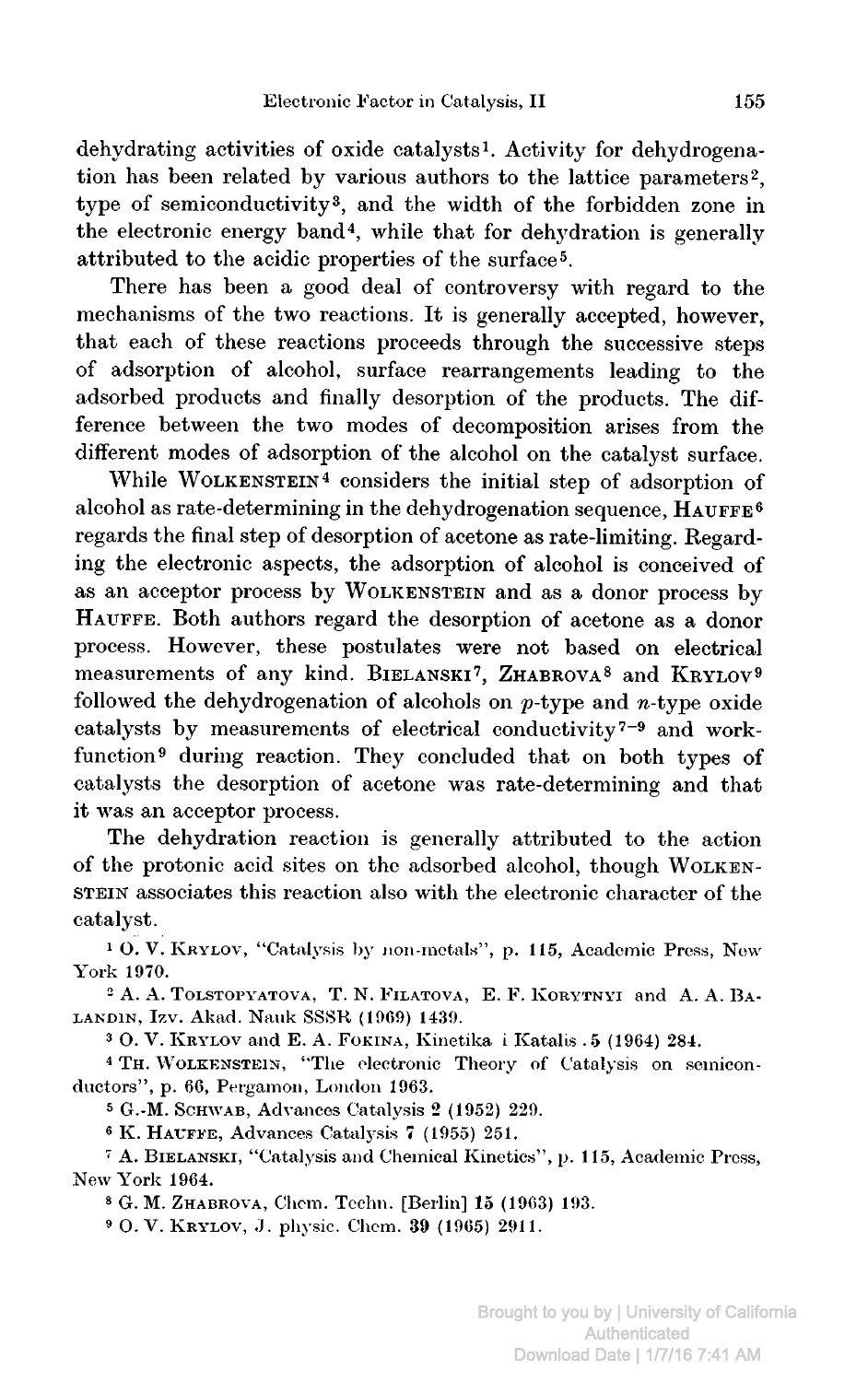Manganese (II) oxide has been found to possess <sup>a</sup> high selectivity for dehydrogenation of IPA<sup>10,11</sup>, while molybdenum trioxide is predominantly dehydrating12. In view of the synergetic behaviour reported in the case of several mixed (ternary) oxides in catalysis, and of the rapidly advancing interest in the catalytic applications of several molybdates, <sup>a</sup> study of the catalytic properties of mixed oxides of manganese and molybdenum has been undertaken. The present paper reports studies on kinetic and mechanistic aspects of the decomposition of IPA on manganese (II) molybdate  $(MnMoO<sub>4</sub>)$ , and the role of the electronic factor therein.

#### Experimental

#### Materials

The catalyst,  $MnMoO<sub>4</sub>$ , was prepared by heating an intimate equimolar mixture of  $MnCO_3$  (Merck "Reagent Grade") and  $MoO_3$  (prepared from ammonium paramolybdate by the method described by  $\text{PALMER}^{13}$  at  $580^{\circ}$ C for 2 hours. The completion of the reaction and the identity of the product as  $MnM_0O_4$ were confirmed by chemical analysis and X-ray diffraction. The IR absorption pattern obtained in Nujol-mull conformed to that reported for  $MnMod<sub>4</sub>$  by Brown et al.14. The surface area of the catalyst by BET method using nitrogen at liquid nitrogen temperature =  $12.1 \text{ m}^2/\text{g}$ .

Merck "Reagent Grade" isopropanol and acetone were redistilled and purity-checked by VPC before use. Hydrogen was obtained from an Elhygen electrolytic hydrogen generator (Milton Roy Co., St. Petersburg, Fla., U.S.A.) which was provided with <sup>a</sup> cathode made of silver-palladium alloy tube to yield hydrogen of absolute purity and dryness straightaway.

#### Reaction procedure

The decomposition studies were carried out in <sup>a</sup> flow type reactor similar to that described by UPRETI et al.<sup>15</sup> except for the use of <sup>a</sup> syringe pump (Sage Instruments Co., White Plains, New York,

<sup>10</sup> A. A. Balandin, A. A. Tolstopyatova and V. K. Matyschhenko, Izv. Akad. Nauk SSSR (1960) 1333.

<sup>11</sup> D. G. Klissurski, E. F. McCaffrey and R. A. Ross, Canad. J. Chem. 49 (1971) 3778.

<sup>12</sup> A. A. Balandin and I, D. Rozhdestvenskaya, Izv. Akad. Nauk SSSR (1959) 1889.

<sup>13</sup> W. G. Palmer, "Experimental Inorganic Chemistry", p. 412, Cambridge Univ. Press, London 1959.

<sup>&</sup>lt;sup>14</sup> R. G. Brown, J. DENNING, A. HALLETT and S. D. Ross, Spectrochim. Acta [London] <sup>26</sup> A (1970) 1963.

<sup>15</sup> M. C. Upreti, J. C. Kuriacose and M. V. C. Sastri, Bull, polon. Akad. Sci. Ser. Sci. Chim. 11 (1963) 651.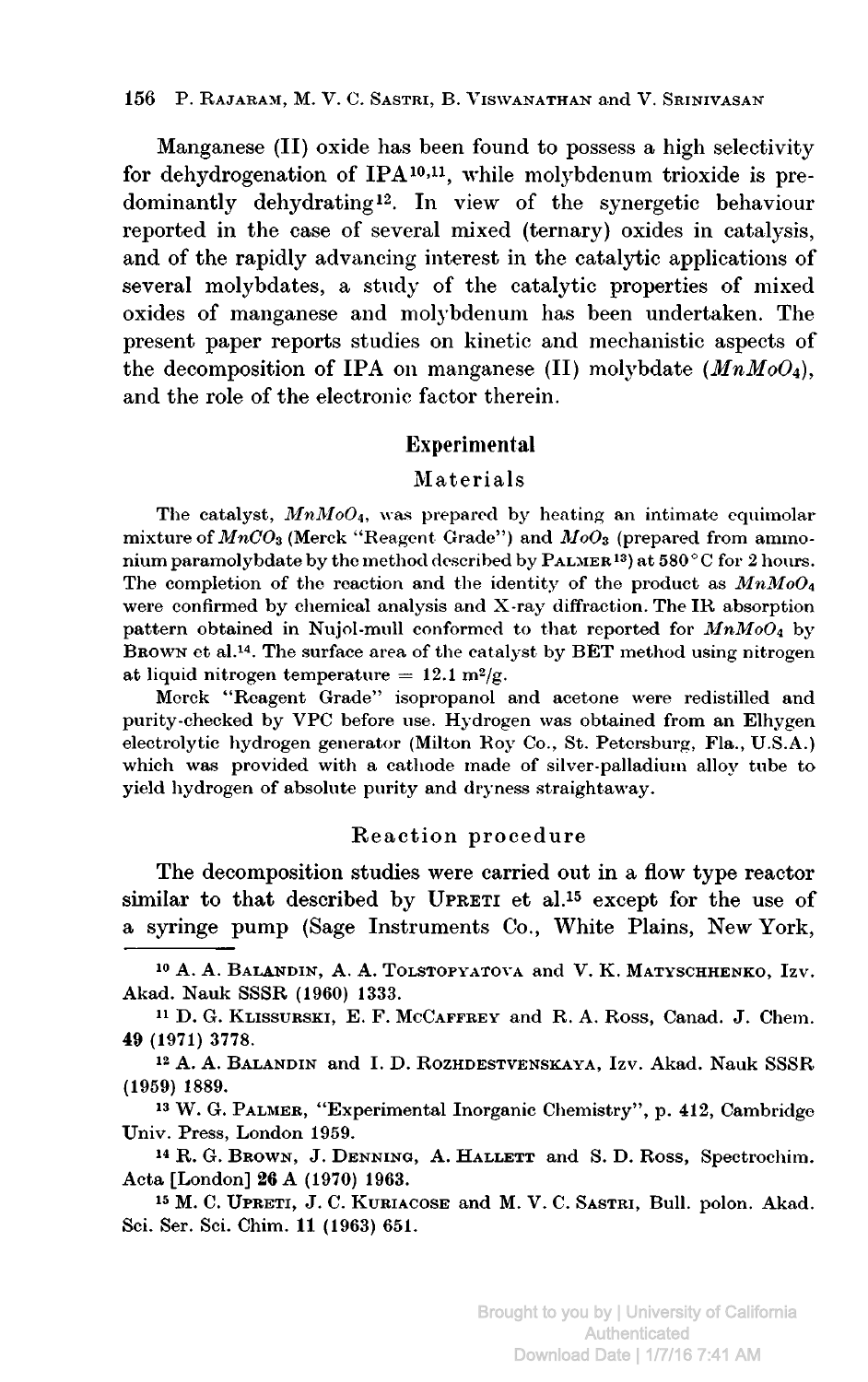U.S.A., Model 255.2) for accurate control and metering of the feed rate. Prior to each run the catalyst was activated by heating in <sup>a</sup> stream of dry air at <sup>500</sup> °C for <sup>4</sup> hours. After each run, the reactor was flushed with dry nitrogen while the temperature of the catalyst was gradually raised to <sup>500</sup> °C for reactivation. The decomposition of IPA was studied in the temperature range 375—440° <sup>C</sup> with contact times varied between 0.5 seconds and <sup>4</sup> seconds. The liquid products were analysed by VPC, using <sup>a</sup> Carbowax <sup>20</sup> M on Chromosorb column at <sup>80</sup> °C. The gaseous products were analysed by VPC using dimethyl sulpholane as column material.

In order to understand the mode of formation of propane in the reaction products, the catalyst was treated with  $D_2$  at 420 °C for 24 hours to replace the surface  $H$ -atoms by  $D$ -atoms. The decomposition of isopropyl alcohol on the "deuterated" catalyst was carried out at  $420\degree C$  at a contact time of 2.5 seconds. The gaseous products were analysed by <sup>a</sup> Varian CH-7 mass spectrometer.

# Electrical measurements

It was established by the thermal probe method16 that the catalyst  $MnMoO<sub>4</sub>$  behaved predominantly as an n-type semiconductor in the temperature range 300—500 °C.

Using an arrangement similar to that described by BIELANSKI et al.17, changes in the electrical conductivity of the catalyst were followed during the decomposition of isopropanol and under the following environmental conditions :

- a) In air, at various temperatures up to  $500^{\circ}$ C.
- b) In hydrogen at various temperatures, after pretreatment in flowing hydrogen for 20 minutes at 500 °C.
- c) At <sup>420</sup> °C, in mixtures of acetone and isopropanol vapours and of nitrogen and isopropanol vapour in different proportions.
- d) In acetone vapour at 220°, 300° and <sup>420</sup> °C to ascertain the effect of adsorption of acetone on the electrical conductivity of the catalyst.

<sup>16</sup> W. C. Dunlap, "An Introduction to Semiconductors", p. 89, John Wiley, New York 1960.

<sup>17</sup> A. Bielanski, J. Deren, J. Haber and J. Nedoma, Przemysl. chem. <sup>12</sup> (1956) 642.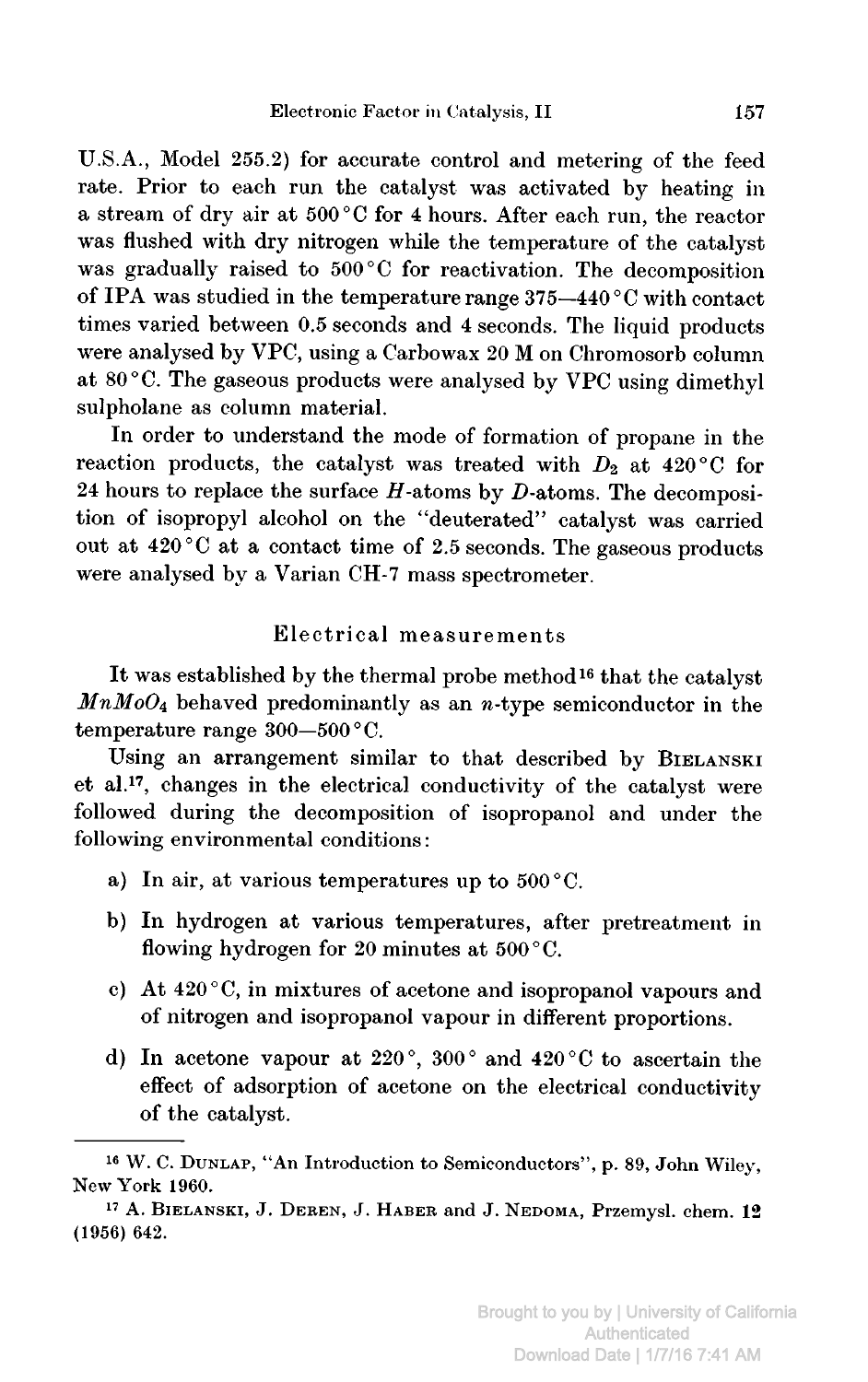## Adsorption measurements

Measurements of the adsorption of acetone, water, IPA and ammonia were made with an electrical vacuum microbalance (Cahn, Model RG) having a sensitivity of 0.1  $\mu$ g. The surface acidity of the catalyst was estimated from ammonia adsorption.

To ascertain the effect of adsorbed acetone and water on the subsequent adsorption of isopropyl alcohol the catalyst was first exposed to acetone vapour or water vapour at <sup>420</sup> ° <sup>C</sup> and <sup>50</sup> Torr pressure for 2 hours, then cooled to room temperature  $(30^{\circ}C)$  and pumped down to 10~4 Torr. The amounts of acetone or water vapour retained by the catalyst was noted. The catalyst was then heated to the required temperature. Constancy of weight indicated that the adsorbed acetone or water vapour was retained intact. The adsorption of alcohol was then followed as <sup>a</sup> function of pressure. The adsorption of ammonia after prior adsorption of hydrogen or acetone was determined likewise.

## Results

## a) Reaction studies

The catalyst  $MnMoO<sub>4</sub>$  was found to catalyze both modes of decomposition of isopropanol almost equally. In addition to the usual products of these reactions, minor amounts of propane and traces of  $\overline{di}$ -isopropyl ether were also found in the reaction products. From the plots of moles of acetone and water formed by dehydrogenation or dehydration per <sup>100</sup> moles of alcohol fed versus contact time (defined as the ratio of the volume of the catalyst to the volumetric feed rate under the experimental conditions) shown in Figs. <sup>1</sup> and 2, the initial rates were evaluated and were utilised in the construction of Arrhenius plots shown in Fig. 3. The apparent activation energies,  $E_a$ , and the pre-exponential factors,  $k_0$  for the dehydrogenation and dehydration processes were as follows :

Dehydrogenation  $E_a = 9.7 \text{ kcal/mole.}$ ,  $k_0 = 9.4 \times 10^4 \text{ min}^{-1} \text{ m}^{-2}$ . Dehydration  $E_a = 13.1 \text{ kcal/mole.}, k_0 = 9.3 \times 10^5 \text{ min}^{-1} \text{ m}^{-2.5}$ 

The effect of admixture of acetone, hydrogen, water and nitrogen (the last-mentioned provided for comparative purposes) with the alcohol feed is shown in Figs. <sup>4</sup> and <sup>5</sup> as moles of the respective products formed per hour as <sup>a</sup> function of the partial pressure of the alcohol in the feed. It is seen from the results shown in these figures that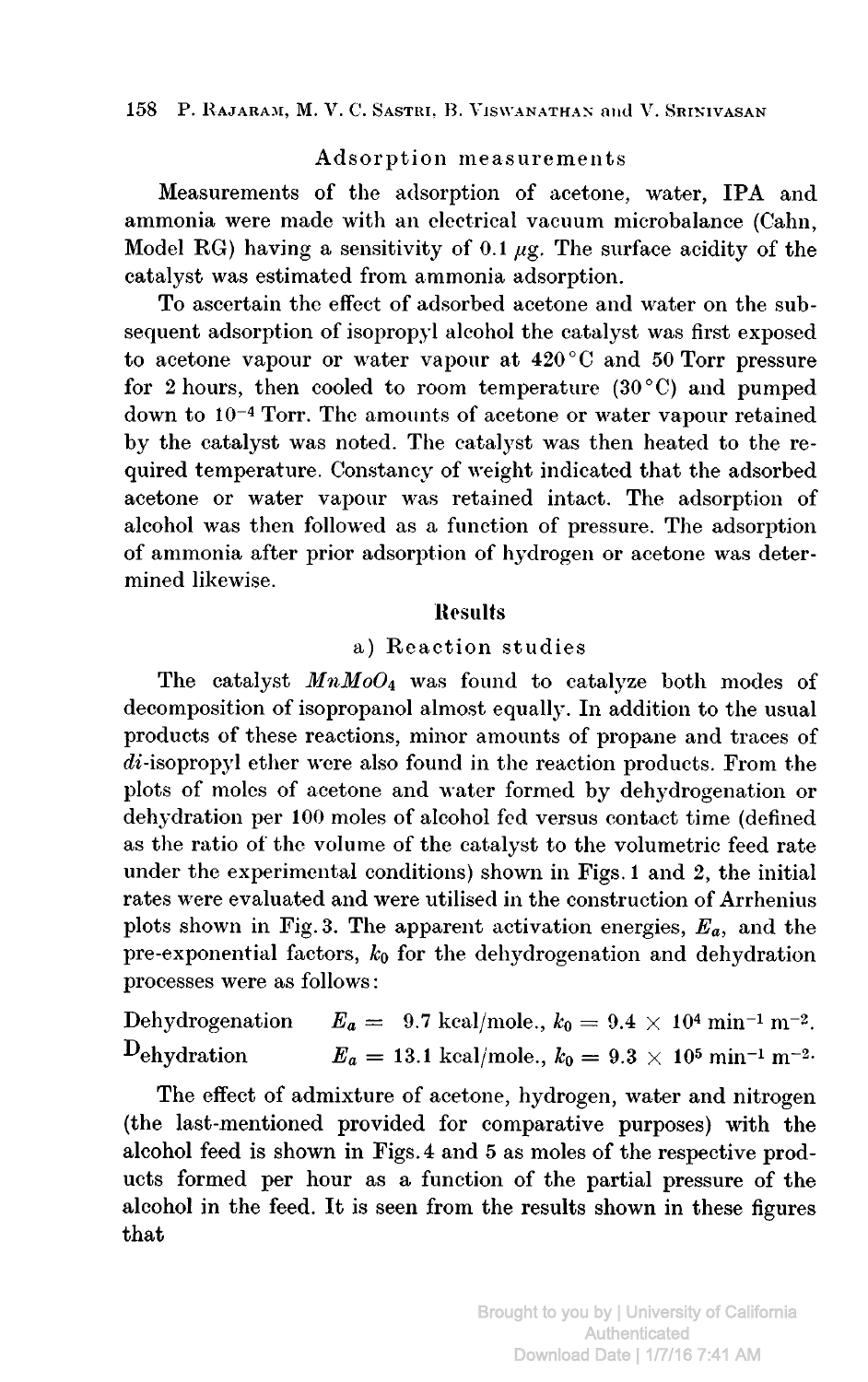

Fig. 1. Effect of temperature and contact time on the extent of dehydrogenation of isopropanol



Fig. 2. Effect of temperature and contact time on the extent of dehydration of isopropanol

i) acetone suppresses the dehydrogenation reaction severely (eliminating it completely above 0.6 mole fraction of acetone) but does not affect the dehydration activity,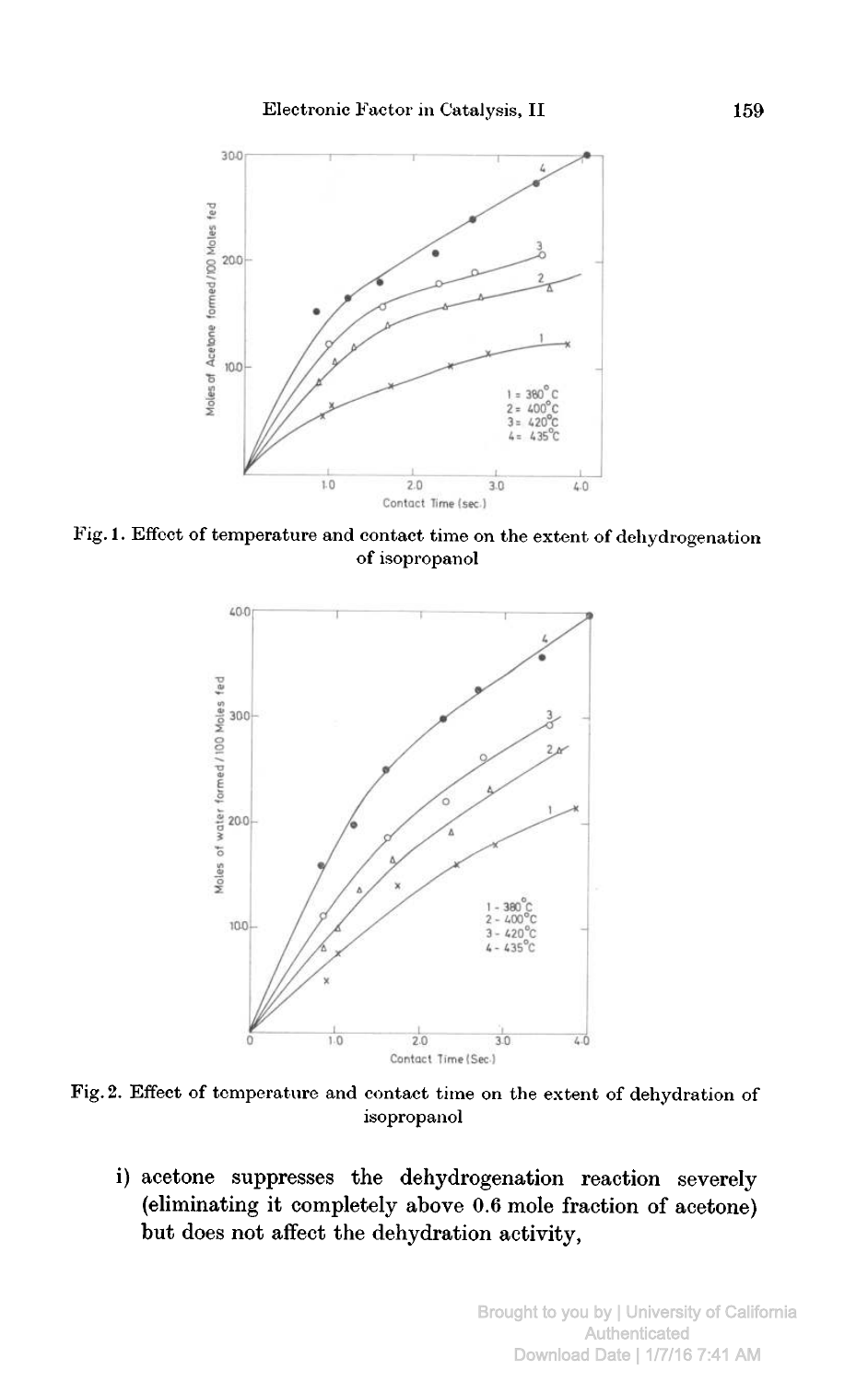

Fig. 3. Arrhenius plots for the decomposition of isopropanol



Fig. 4. Effect of nitrogen, acetone, water and hydrogen on the dehydrogenation of isopropanol

- ii) conversely, water suppresses the dehydration reaction alone, and
- iii) hydrogen enhances both dehydrogenation and dehydration activities.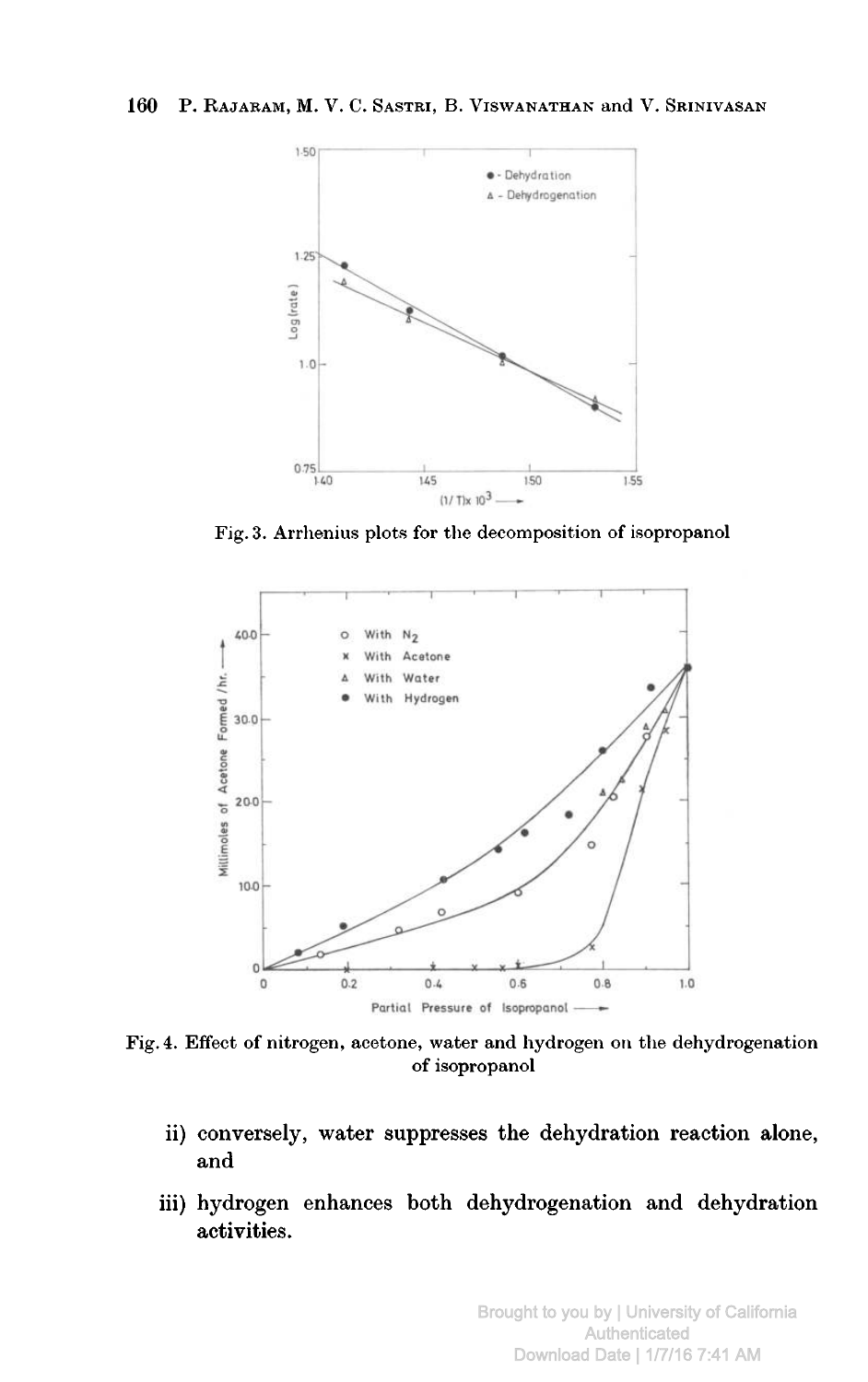

Fig. 5. Effect of nitrogen, acetone, water and hydrogen on the dehydration of isopropanol



Fig. 6. Adsorption isotherms of isopropanol, acetone and water

Z. physik. Chem. Neue Folge, Bd. 89, Heft  $1-4$  1 1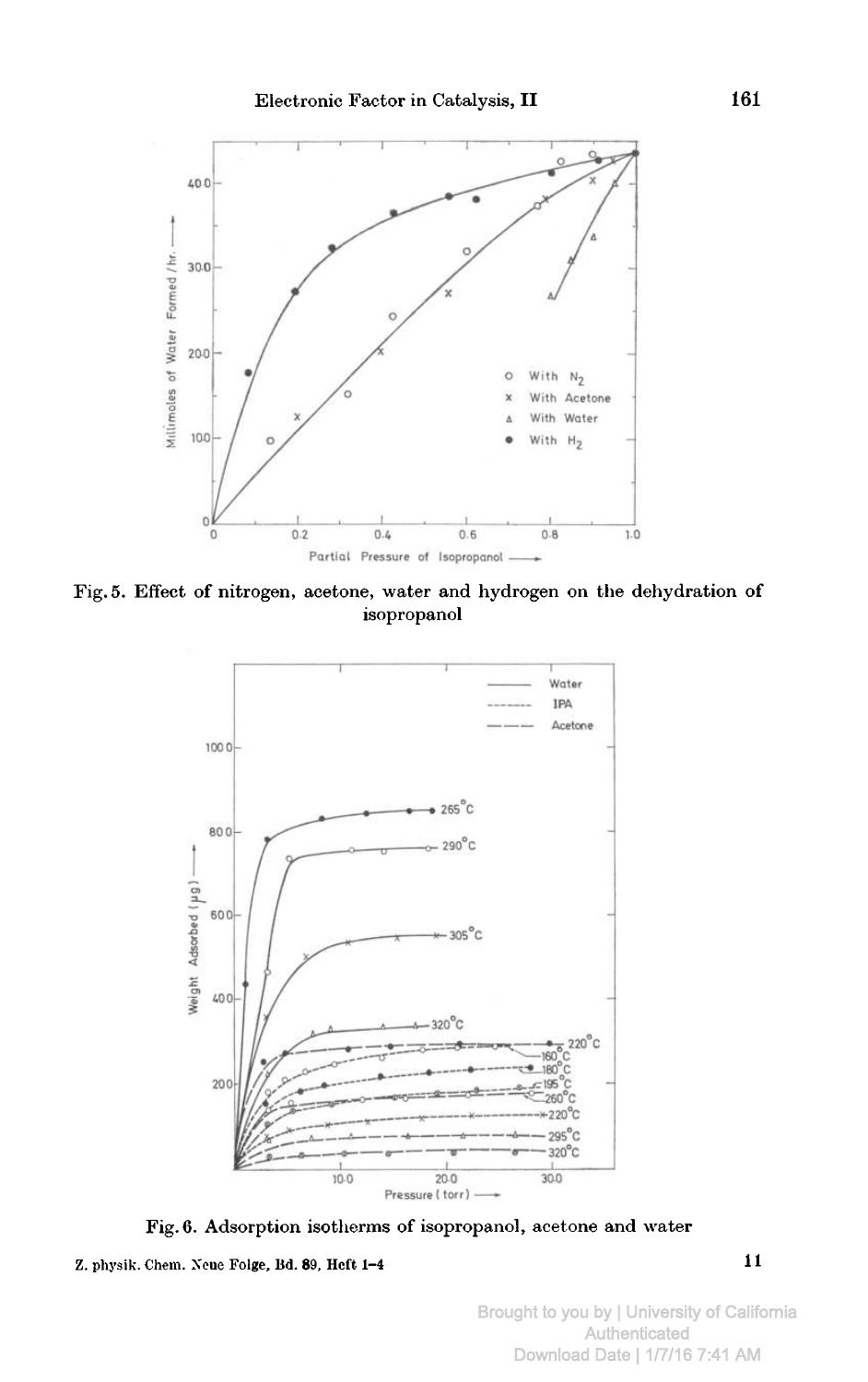## b) Adsorption measurements

The adsorption isotherms of isopropanol, acetone and water on the catalyst are shown in Fig. <sup>6</sup> and the Clapeyron heats of adsorption deduced therefrom are given in Table 1.

| Adsorptive       | Temperature range<br>$^{\circ}C$ | AН<br>kcals/mole |
|------------------|----------------------------------|------------------|
| Acetone          | $220 - 320$                      | 20.9             |
| Isopropylalcohol | $140 - 220$                      | 11.6             |
| Water            | $260 - 320$                      | 15.7             |

Table 1. Heats of adsorption of various substances

In order to understand the effect of acetone (completely suppressing dehydrogenation above 0.6 atm) and hydrogen (enhancing both the reactions) the following adsorption measurements have also been carried out:

- i) Adsorption of isopropanol on the catalyst containing previously adsorbed (presorbed) acetone and water.
- ii) Adsorption of ammonia on the fresh catalyst as well as on the catalyst containing presorbed hydrogen and acetone.

The results of these experiments are given in Tables <sup>2</sup> and 3.

## c) Electrical measurements

Under all conditions of reaction the conductivity  $(\sigma)$  of the catalyst registered <sup>a</sup> steady and significant rise during reaction (Fig. 7). To identify the particular reaction associated with the conductivityincrease, measurements were also made during decomposition of isopropanol mixed with various proportions of acetone. The results of these measurements are summarised in Table 4.

While exposure to acetone caused only <sup>a</sup> slight increase in conductivity of catalyst (Table 5) exposure to hydrogen produced a marked increase. The conductivities of the evacuated (adsorbatefree) catalyst sample and of the same after <sup>20</sup> minutes exposure to flowing hydrogen at <sup>500</sup> °C were measured at several temperatures in the range 100–500 °C. The results plotted as log  $\sigma v s$  1/T, are shown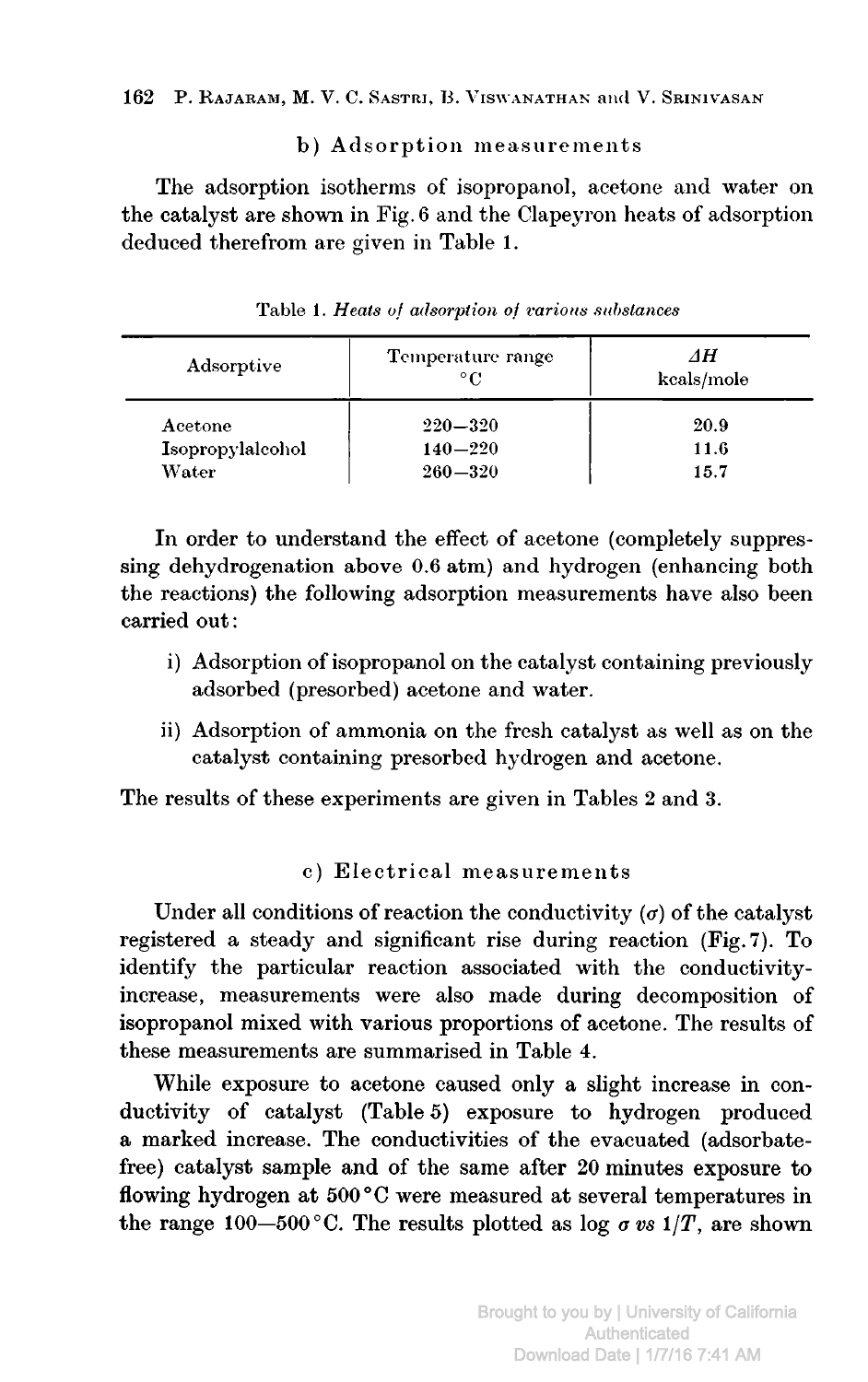|                                                                  | Adsorption of IPA on acetone<br>presorbed catalyst                                       |                                                                | Adsorption of IPA on water<br>presorbed catalyst | Total IPA adsorbed on<br>acetone and water                        | Amount of IPA                                                              |
|------------------------------------------------------------------|------------------------------------------------------------------------------------------|----------------------------------------------------------------|--------------------------------------------------|-------------------------------------------------------------------|----------------------------------------------------------------------------|
| Amount acctone<br>$(mg/g \; catalyst)$<br>presorbed <sup>a</sup> | (mg/g catalyst)<br>Amount IPA<br>adsorbed                                                | $(mg/g \; catalyst)$<br>Amount water<br>presorbed <sup>a</sup> | (mg/g catalyst)<br>Amount IPA<br>adsorbed        | presorbed catalyst<br>$(col. 2 + col. 4)$<br>$(mg/g \; catalyst)$ | adsorbed on adsorbate<br>$(\text{mg/g}\,\text{catalyst})$<br>free catalyst |
|                                                                  |                                                                                          |                                                                |                                                  |                                                                   |                                                                            |
| 0.115                                                            | 0.189                                                                                    | 0.111                                                          | 0.174                                            | 0.363                                                             | 0.379                                                                      |
| 0.119                                                            | 0.184                                                                                    | 0.116                                                          | 0.169                                            | 0.353                                                             | 0.368                                                                      |
|                                                                  | <sup>a</sup> Presorption has been carried out at 420°C and 50 Torr pressure for 2 hours. |                                                                |                                                  |                                                                   |                                                                            |

Table 2. Adsorption of isopropanol at 195°C on  $MnMod$  in presence of presorbed acetone and water

Brought to you by | University of California<br>Authenticated Download Date | 1/7/16 7:41 AM

Electronic Factor in Catalysis, II

163

 $11*$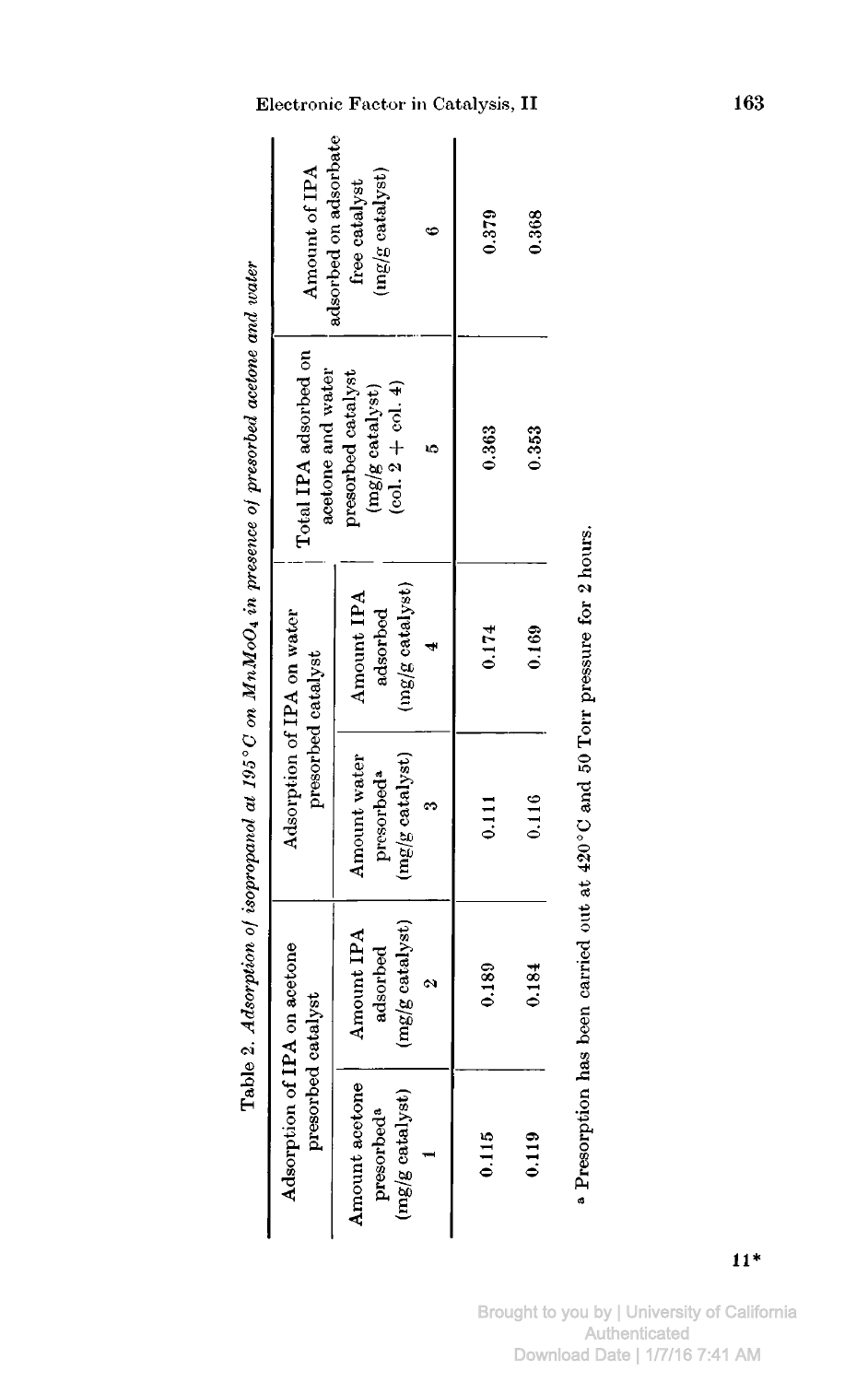| $\mathbf{T}$ emper- $^{\mathsf{I}}$<br>ature<br>$^{\circ}$ C | Amount adsorbed<br>on fresh catalyst<br>(mg/g catalyst) | Nature of<br>pretreatment<br>(prior adsorbate)                 | Amount adsorbed on<br>pretreated catalyst<br>$(mg/g \text{ catalyst})$ |
|--------------------------------------------------------------|---------------------------------------------------------|----------------------------------------------------------------|------------------------------------------------------------------------|
| 320                                                          | 0.569                                                   | Acctone at 420 <sup>°</sup><br>$(0.116 \text{ mg})^{\text{a}}$ | 0.575                                                                  |
| 320                                                          | 0.564                                                   | Acetone at 420°<br>$(0.114 \text{ mg})^2$                      | 0.579                                                                  |
| 170                                                          | 0.550                                                   | Hydrogen at $420^{\circ}$<br>$(0.082 \text{ mg})^b$            | 0.650                                                                  |
| 320                                                          | 0.502                                                   | Hydrogen at $420^{\circ}$<br>$(0.085 \text{ mg})^b$            | 0.590                                                                  |

Table 3. Adsorption of ammonia

<sup>a</sup> Amount of acetone retained after pretreatment.

<sup>b</sup> Amount of hydrogen retained after pretreatment.



Fig. 7. Variation of the electrical conductivity of the pelleted catalyst during the decomposition of isopropanol.  $(C.T. =$  Contact Time)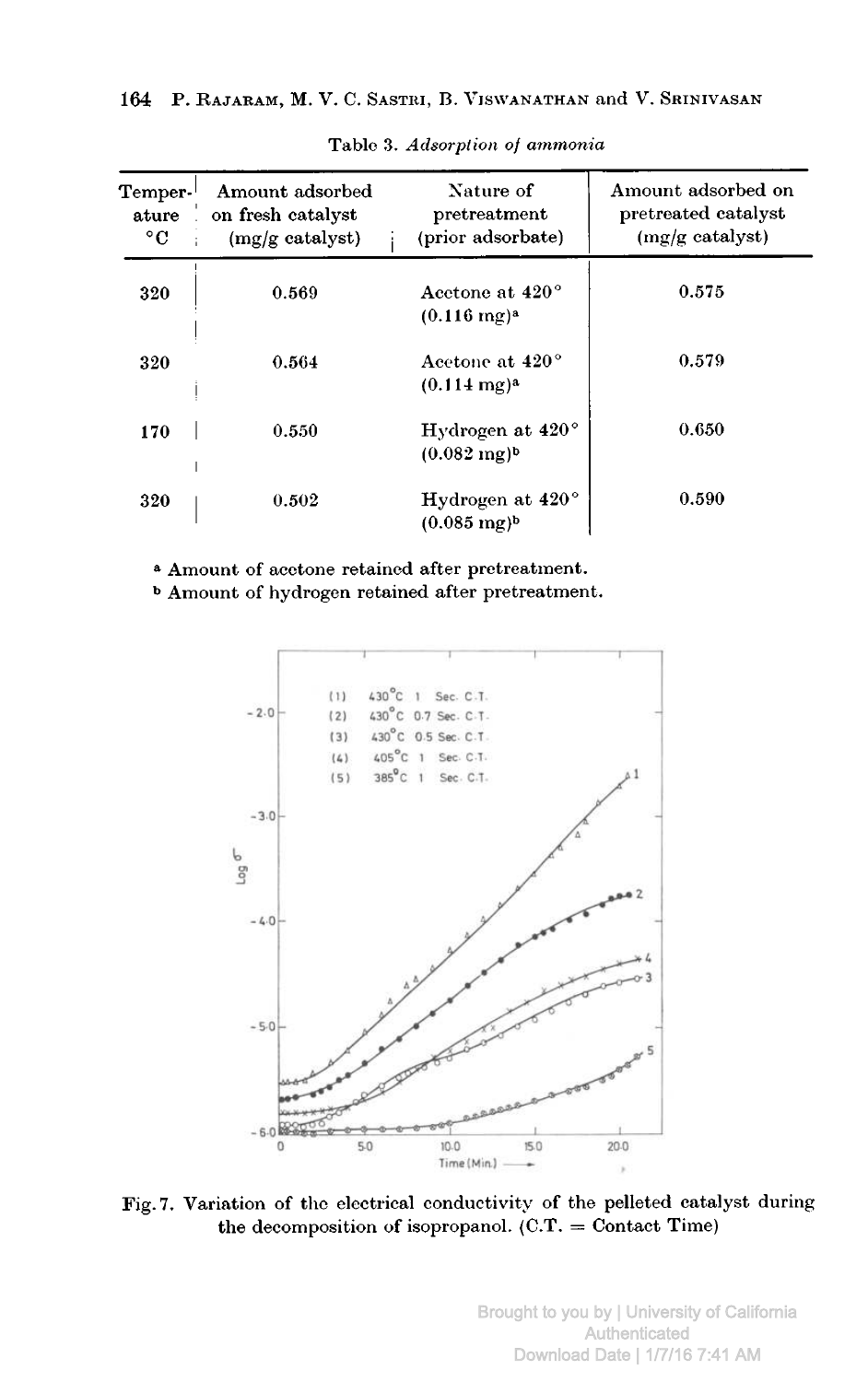| $\ddot{\cdot}$                                                                    |
|-----------------------------------------------------------------------------------|
|                                                                                   |
|                                                                                   |
|                                                                                   |
|                                                                                   |
|                                                                                   |
| $\frac{1}{2}$                                                                     |
| I                                                                                 |
|                                                                                   |
|                                                                                   |
|                                                                                   |
|                                                                                   |
| ֧֖֖֖֧֧֧֧֧֧֧֧֧֧֧֧֧֧ׅ֧֧֧֧֧֧֚֚֚֚֚֚֚֚֚֚֚֚֚֚֚֚֚֚֚֚֝֝֓֝֬֝֬֝֓֝֬֝֓֝֬֓֓֓֓֓֝֬֝֬֜֓֝֬֝֬֝֬֝֬֝֬ |
|                                                                                   |
|                                                                                   |
|                                                                                   |
|                                                                                   |
|                                                                                   |
|                                                                                   |
|                                                                                   |
|                                                                                   |
|                                                                                   |
| l                                                                                 |
|                                                                                   |
|                                                                                   |
|                                                                                   |
|                                                                                   |
|                                                                                   |
|                                                                                   |
|                                                                                   |
|                                                                                   |
|                                                                                   |
|                                                                                   |
|                                                                                   |
|                                                                                   |
|                                                                                   |
|                                                                                   |
|                                                                                   |
|                                                                                   |
|                                                                                   |
| $\ddot{\phantom{a}}$                                                              |
| I                                                                                 |
|                                                                                   |
|                                                                                   |
|                                                                                   |
|                                                                                   |
|                                                                                   |
|                                                                                   |
|                                                                                   |
|                                                                                   |
|                                                                                   |
| 7 co s                                                                            |
|                                                                                   |
|                                                                                   |
|                                                                                   |
|                                                                                   |
|                                                                                   |
|                                                                                   |
|                                                                                   |
|                                                                                   |
|                                                                                   |
|                                                                                   |
|                                                                                   |
|                                                                                   |
|                                                                                   |
|                                                                                   |
|                                                                                   |
|                                                                                   |
|                                                                                   |
|                                                                                   |
|                                                                                   |
|                                                                                   |
|                                                                                   |
|                                                                                   |
|                                                                                   |
|                                                                                   |
|                                                                                   |
| ٦                                                                                 |
|                                                                                   |
|                                                                                   |
|                                                                                   |
|                                                                                   |
|                                                                                   |
|                                                                                   |
|                                                                                   |
|                                                                                   |
|                                                                                   |
|                                                                                   |
| ļ                                                                                 |
|                                                                                   |
|                                                                                   |
| đ                                                                                 |
| 1                                                                                 |
|                                                                                   |
|                                                                                   |
| Tabl<br>Ì                                                                         |

|                          |                  |                                            | Temperature: 420°C |                          |                              |               |                       |                         | Total feed rate 0.155 moles/hour                                                                                                                                  |                          |                 |        |
|--------------------------|------------------|--------------------------------------------|--------------------|--------------------------|------------------------------|---------------|-----------------------|-------------------------|-------------------------------------------------------------------------------------------------------------------------------------------------------------------|--------------------------|-----------------|--------|
|                          | Partial pressure |                                            |                    | Amount of product formed | moles/hour · 10 <sup>2</sup> |               |                       |                         |                                                                                                                                                                   |                          |                 |        |
|                          | (atm)            |                                            |                    | Acetone                  |                              | Water         | $Ohm-1$<br>ö          |                         |                                                                                                                                                                   | $Ohm-1$<br>$\sigma_{20}$ | $1 \log \sigma$ |        |
|                          |                  | Nitrogen Alcohol Acetone in N <sub>2</sub> |                    | acetone<br>£.            | in $N_2$                     | acetone<br>.≊ |                       |                         |                                                                                                                                                                   |                          |                 |        |
| $\overline{\phantom{a}}$ | 00.1             | İ                                          | 3.67               |                          | 4.96                         |               | $8.76 \cdot 10^{-6}$  |                         | 0.104                                                                                                                                                             |                          | 4.5256          |        |
| 0.25                     | 0.75             | I                                          | 3.03               |                          | 3.89                         |               | $1.143 \cdot 10^{-5}$ |                         | $7.09 \cdot 10^{-2}$                                                                                                                                              |                          | 3.7928          |        |
| I                        | 0.75             | 0.25                                       |                    | 2.81                     |                              | 3.94          |                       | $\cdot 10^{-6}$<br>6.85 |                                                                                                                                                                   | $3.23 \cdot 10^{-2}$     |                 | 3.673  |
| 0.50                     | 0.50             | I                                          | 2.95               |                          | 3.09                         |               | $.155 \cdot 10^{-5}$  |                         | $6.71 \cdot 10^{-2}$                                                                                                                                              |                          | 3.7643          |        |
| I                        | 0.50             | 0.50                                       |                    | 0.506                    |                              | 3.05          |                       | $\cdot 10^{-6}$<br>2.78 |                                                                                                                                                                   | $7.65 \cdot 10^{-6}$     |                 | 1,4397 |
| 0.65                     | 0.35             | ۱                                          | 2.66               |                          | 2.72                         |               | $.164 \cdot 10^{-5}$  |                         | $8.69 \cdot 10^{-2}$                                                                                                                                              |                          | 3.873           |        |
| I                        | 0.35             | 0.65                                       |                    | I                        |                              | 2.86          |                       | $2.212 \cdot 10^{-6}$   |                                                                                                                                                                   | $2.93 \cdot 10^{-6}$     |                 | 0.1169 |
| I                        | 0.20             | 0.80                                       |                    | $\overline{\phantom{a}}$ |                              | 1.52          |                       | $2.69 - 10^{-6}$        |                                                                                                                                                                   | $2.93 \cdot 10^{-6}$     |                 | 0.0323 |
|                          |                  |                                            |                    |                          |                              |               |                       |                         | $A \log \sigma = \log \sigma_{20} - \log \sigma_i$ where $\sigma_i$ and $\sigma_{20}$ are the initial conductivity and conductivity at the end of the 20th minute |                          |                 |        |

Electronic Factor in Catalysis, II

respectively.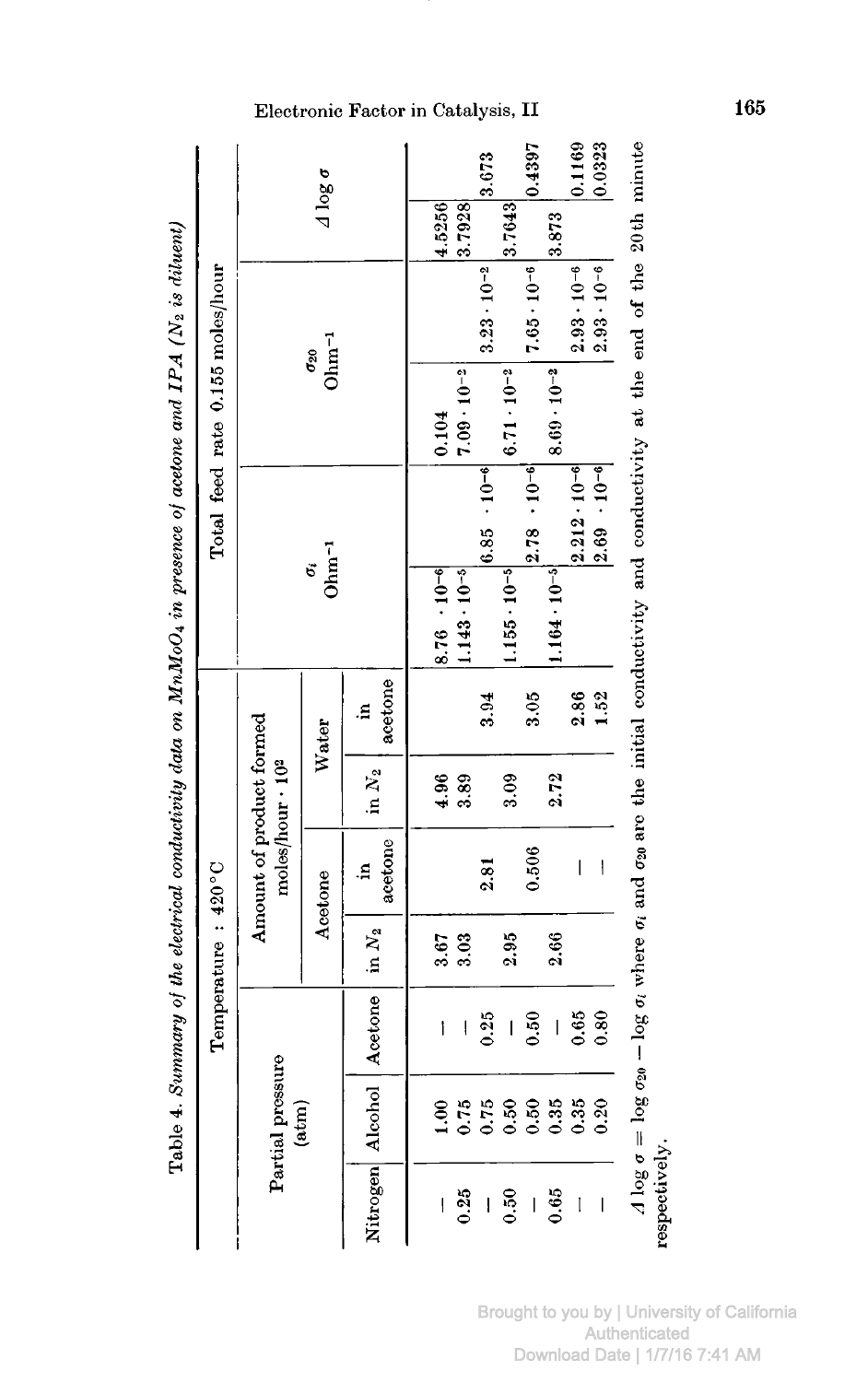| Temp. $\rm ^{\circ}C$ | $-\log \sigma_i$ | $-\log \sigma_{20}$ | $\Delta$ log $\sigma$ |
|-----------------------|------------------|---------------------|-----------------------|
| 220                   | 4.8921           | 4.2553              | 0.6368                |
| 300                   | 4.0170           | 2.8573              | 1.1597                |
| 420                   | 5.2201           | 3.5575              | 1.6626                |

Table 5. Results of conductivity measurements during adsorption of acetone at atmospheric pressure

 $\sigma_i$  = initial conductivity of catalyst pellet at the start.

 $\sigma_{20}$  = conductivity at 20 minutes from the start.

in Fig. 8. From these, the "band gap" values were evaluated using the equation<sup>18</sup>

$$
\log_e \sigma = \log_e \sigma_0 - \epsilon/2 \ kT
$$

where  $\sigma$  represents the conductivity at any temperature,  $\varepsilon$  the band gap and  $\sigma_0$  is a constant.

The values obtained for  $\varepsilon$  are 1.57 ev for the plain catalyst and 1.05 ev after hydrogen pre-treatment pointing to <sup>a</sup> significant rise in the Fermi level of the catalyst as <sup>a</sup> result of hydrogen adsorption.



Fig. 8. Variation of the electrical conductivity of  $MnMoO<sub>4</sub>$  with temperature in air and in hydrogen

<sup>18</sup> J. M. Peacock, A. J. Parker, P. G. Ashmore and J. A. Hockey, J. Catalysis 15 (1969) 387.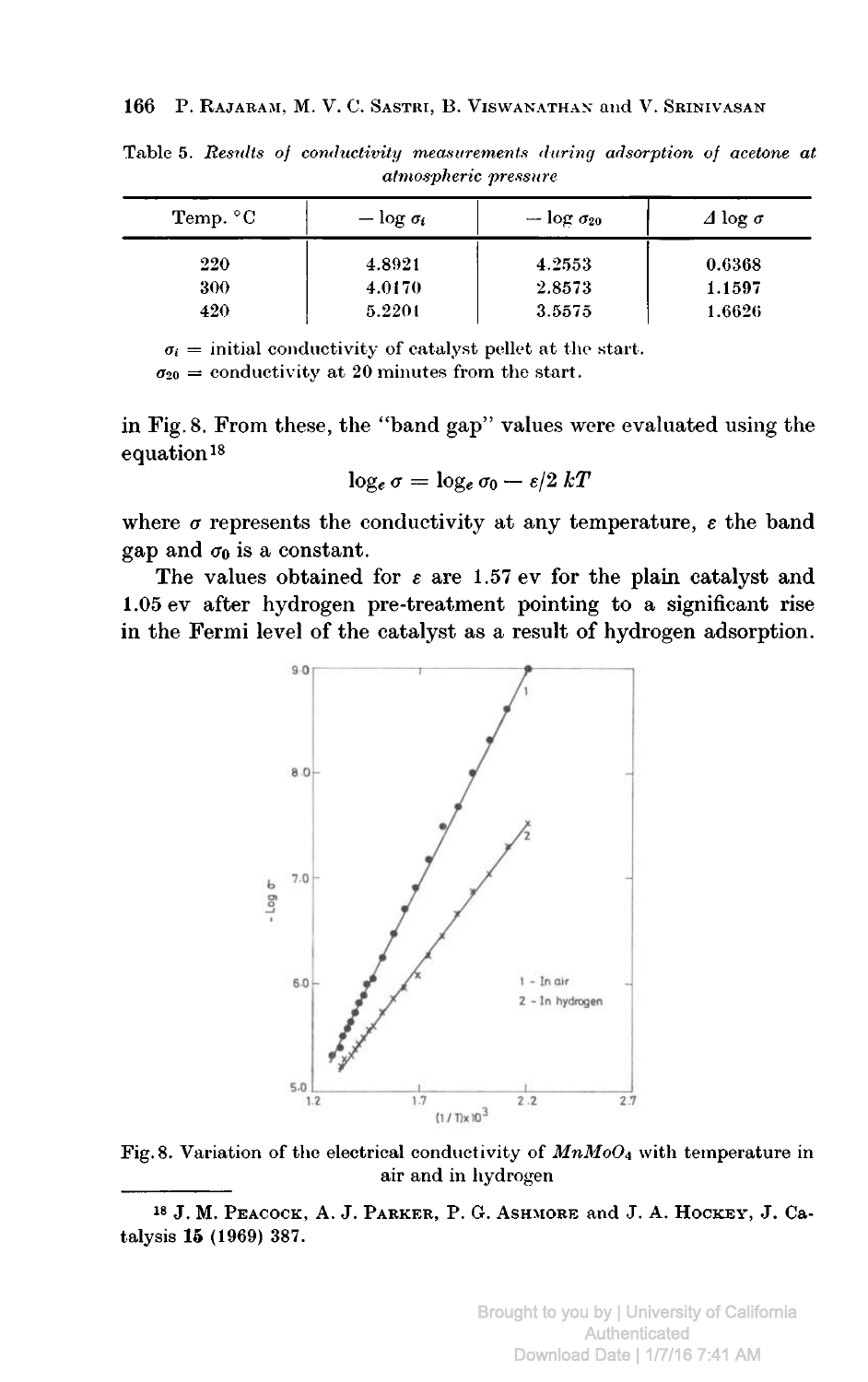#### **Discussion**

The observation that acetone and water selectively suppress the dehydrogenation and dehydration reactions respectively suggests that the two activities are independent of each other and are associated with different types of sites or different surface reaction conditions. That the selective poisoning effects of acetone and water are due to their preferential adsorption on the catalyst is supported by the data of heats of adsorption (Table 1), which show that acetone



Fig. 9. Dépendance of the electrical conductivity change during reaction on the relative dehydrogenation activity. (Based on data of Table 4. Basis: Extent dehydrogenation of pure isopropanol  $= 1$ )

and water-vapour are more strongly adsorbed than the alcohol. That acetone and water are adsorbed sufficiently at reaction temperatures to interfere significantly with alcohol adsorption is confirmed by the data of Table 2. The figures in the last two columns show that the amounts of isopropanol adsorbed in presence of presorbed acetone and water respectively add up very nearly to the amount of alcohol adsorbed on the bare surface. This is <sup>a</sup> strong indication that acetone and water are adsorbed on different groups of sites which are presumably those responsible separately for the dehydrogenation and dehydration activities.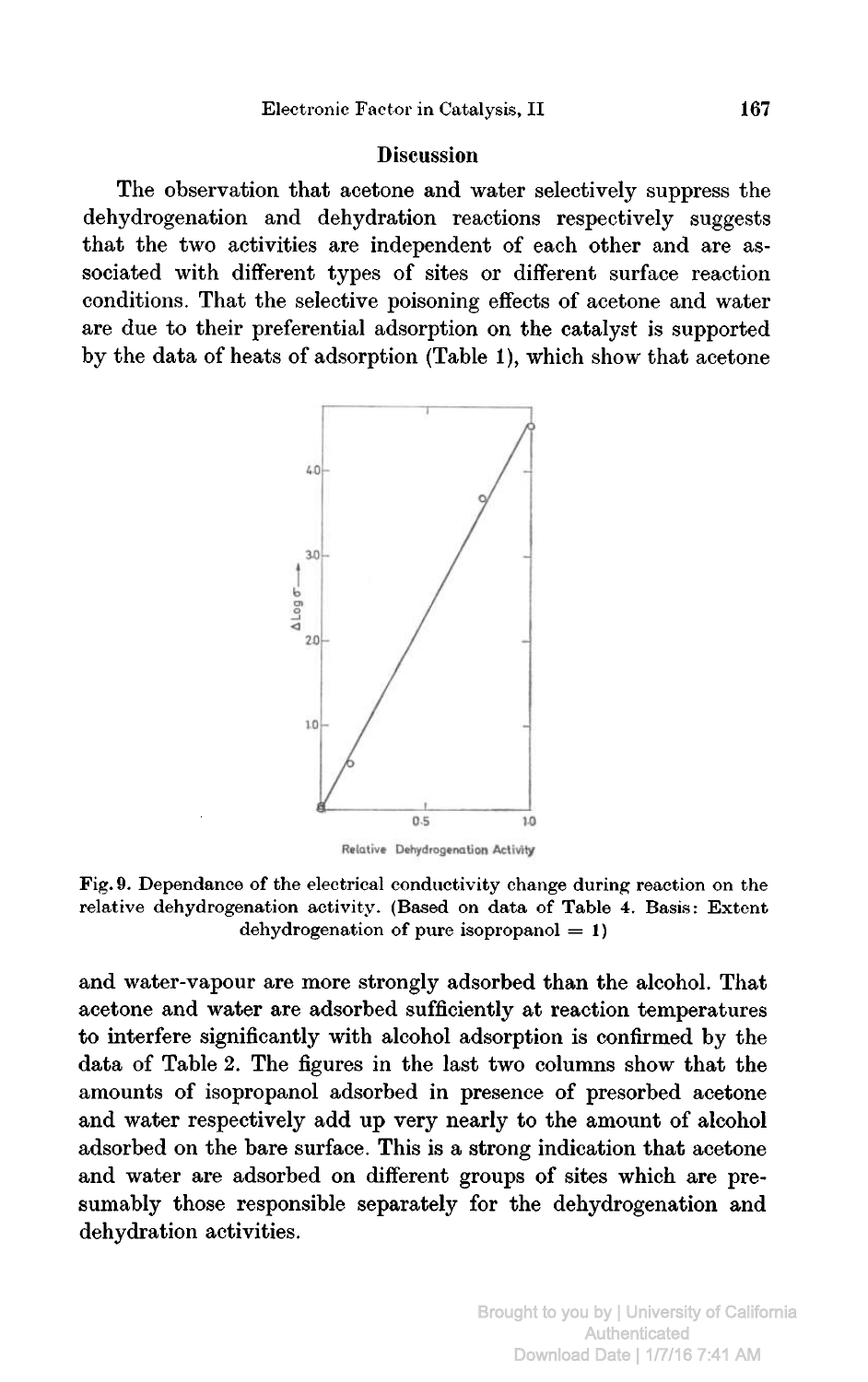#### 168 P. Rajaram, M. V. C. Sastri, B. Viswanathan and V. Srinivasan

That the surface possesses acidic sites which presumably account for its dehydrating activity is evidenced by the data of ammonia adsorption given in Table 3. It is seen that prior adsorption of acetone has virtually no effect on the ammonia adsorption, thereby confirming the presumption that acetone is not adsorbed to any extent on the acidic (dehydrating) sites.

The data of Table <sup>4</sup> show that with progressive suppression of the dehydrogenation reaction by addition of acetone to the reactant feed, the conductivity increase ( $\Delta$  log  $\sigma$ ) decreases in proportion and finally vanishes when the reaction is completely suppressed. This is brought out clearly by Fig. 9, wherein the abscissa represents the relative dehydrogenation activity with reference to pure isopropanol. It is evident from these data that only dehydrogenation is attended with electron—exchange and that the dehydration reaction is unrelated to the electronic properties of the catalyst.

The action of hydrogen which enhances both the reactions seems to be two-fold : (a) to increase the density of acid sites as shown by the increase in ammonia adsorption following exposure to hydrogen (Table 3, Col. <sup>3</sup> and 4) and (b) to raise the Fermi level by contraction of the band gap (Fig. 7). The two effects can be represented by the equation

$$
H_2+\square\to\square\, \frac{H^+}{H^+}+2\,e^-.
$$

The former accounts for the enhancement of dehydration on addition of hydrogen. The latter effect and the attendant promotion of the dehydrogenation reaction are in agreement with our earlier observations19 with zinc oxide catalysts which related the dehydrogenation activity with the Fermi level. Thus, it may reasonably be concluded that, on  $n$ -type oxide catalysts, activity for dehydrogenation of alcohols is associated with the donor-levels or the chemical potential of the electrons in the solid and is rate-limited by an acceptor process. This is in accord with the mechanism put forward by WOLKENSTEIN<sup>4</sup> on theoretical considerations insofar as it relates to the dehydrogenation reaction only. With regard to dehydration, however, the observed enhancement of this reaction also by added hydrogen is completely at variance with Wolkenstein's theory which expects the dehydrating activity to decrease with elevation of the Fermi level. This is because Wolkenstein's theory completely excludes the role of protonic acid sites from the mechanism of dehydration.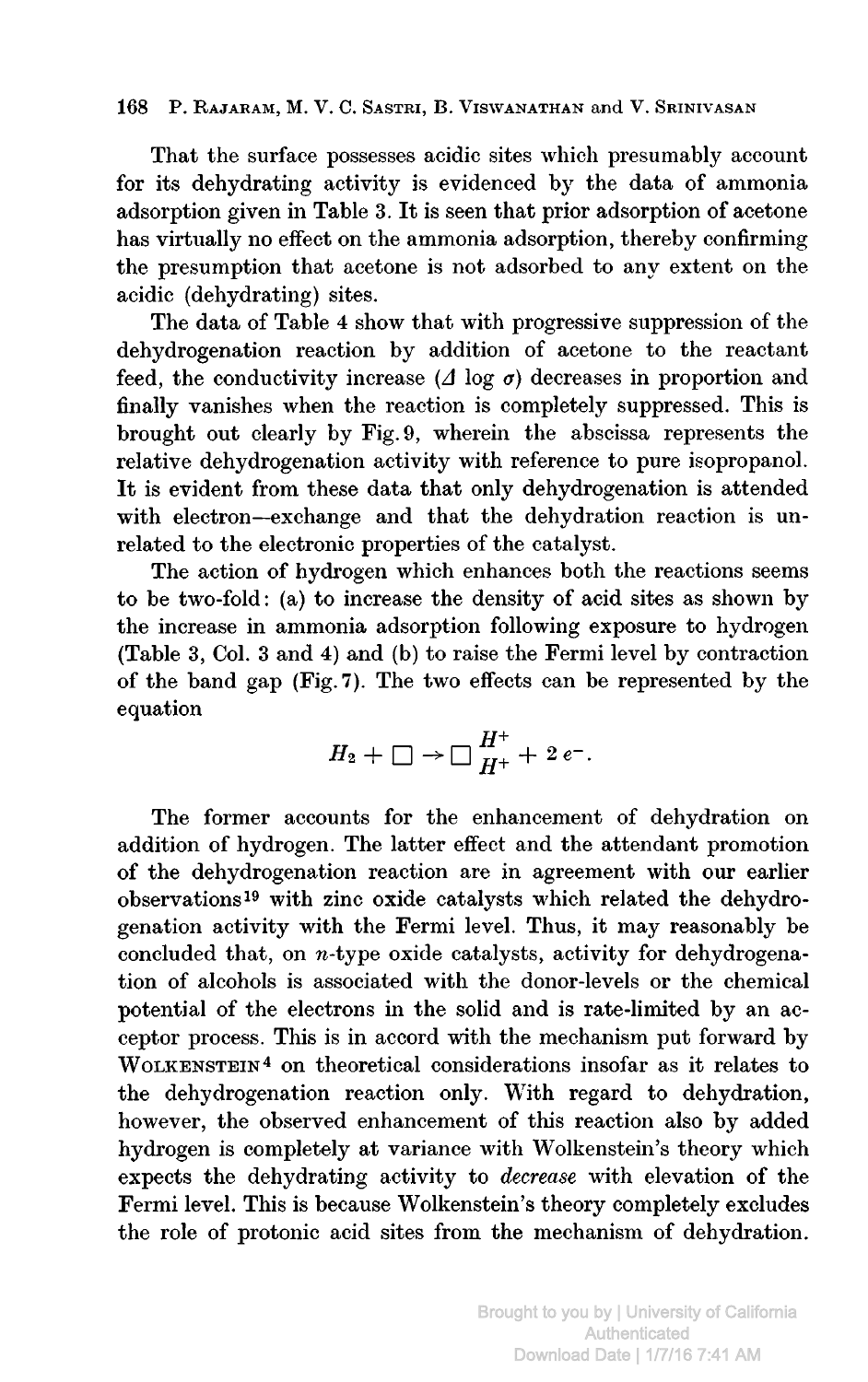On purely kinetic considerations, since the dehydrogenation reaction is inhibited by acetone, the final step in the reaction, namely, the desorption of acetone, seems to be rate determining. This conclusion is supported by the high value of the energy of activation of the desorption of acetone  $(\simeq 21 \text{ kcal/mole}$ , the heat of adsorption of acetone). Combining the two conclusions regarding the ratecontrolling step, it follows that the desorption of acetone is an acceptor process. The results on manganese molybdate therefore lead to practically the same conclusions as those deduced by BIELANSKI7, ZHABROVA<sup>8</sup> and KRYLOV<sup>9</sup> on the basis of similar experiments on other oxide catalysts. The results on zinc oxide catalysts reported in Part I of this series19 can also be interpreted on the same principles.

# Propane formation

There are three possible means by which propane found in the reaction products could have been formed :

- a) by hydrogenation of propylene obtained through dehydration, with hydrogen yielded by dehydrogenation
- b) by hydrogen transfer between two adsorbed alcohol molecules

$$
\begin{bmatrix} CH_3 & CH_3 \ \vdots & \vdots & \vdots \\ CH & \vdots & \vdots \\ CH & \vdots & \vdots \\ CH & \vdots & \vdots \\ CH & \vdots & \vdots \\ CH & \vdots & \vdots \\ \vdots & \vdots & \vdots \\ \vdots & \vdots & \vdots \\ \vdots & \vdots & \vdots \\ \vdots & \vdots & \vdots \\ \vdots & \vdots & \vdots \\ \vdots & \vdots & \vdots \\ \vdots & \vdots & \vdots \\ \vdots & \vdots & \vdots \\ \vdots & \vdots & \vdots \\ \vdots & \vdots & \vdots \\ \vdots & \vdots & \vdots \\ \vdots & \vdots & \vdots \\ \vdots & \vdots & \vdots \\ \vdots & \vdots & \vdots \\ \vdots & \vdots & \vdots \\ \vdots & \vdots & \vdots \\ \vdots & \vdots & \vdots \\ \vdots & \vdots & \vdots \\ \vdots & \vdots & \vdots \\ \vdots & \vdots & \vdots \\ \vdots & \vdots & \vdots \\ \vdots & \vdots & \vdots \\ \vdots & \vdots & \vdots \\ \vdots & \vdots & \vdots \\ \vdots & \vdots & \vdots \\ \vdots & \vdots & \vdots \\ \vdots & \vdots & \vdots \\ \vdots & \vdots & \vdots \\ \vdots & \vdots & \vdots \\ \vdots & \vdots & \vdots \\ \vdots & \vdots & \vdots \\ \vdots & \vdots & \vdots \\ \vdots & \vdots & \vdots \\ \vdots & \vdots & \vdots \\ \vdots & \vdots & \vdots \\ \vdots & \vdots & \vdots \\ \vdots & \vdots & \vdots \\ \vdots & \vdots & \vdots \\ \vdots & \vdots & \vdots \\ \vdots & \vdots & \vdots \\ \vdots & \vdots & \vdots \\ \vdots & \vdots & \vdots \\ \vdots & \vdots & \vdots \\ \vdots & \vdots & \vdots \\ \vdots & \vdots & \vdots \\ \vdots & \vdots & \vdots \\ \vdots & \vdots & \vdots \\ \vdots & \vdots & \vdots \\ \vdots & \vdots & \vdots \\ \vdots & \vdots & \vdots \\ \vdots & \vdots & \vdots \\ \vdots & \vdots & \vdots \\ \vdots & \vdots & \vdots \\ \vdots & \vdots & \vdots \\ \vdots & \vdots & \vdots \\ \vdots & \vdots & \vdots \\ \vdots & \vdots & \vdots \\
$$

## and

c) by hydrogenolysis of adsorbed isopropanol

OH CH3 ~~^C'H ,CH3 OH ~(CH3)2CH2 <sup>+</sup> (CH3)2 CO H20 ads

The first of the above possibilities is ruled out, firstly, by the appearance of propane in the products (with increased propane: propylene ratio) even under conditions of total elimination of the dehydrogenation reaction by acetone—addition and, secondly, by

<sup>19</sup> B. Viswanathan, M. V. C. Sastri and V. Srinivasan, Z. physik. Chem. Neue Folge 79 (1972) 216.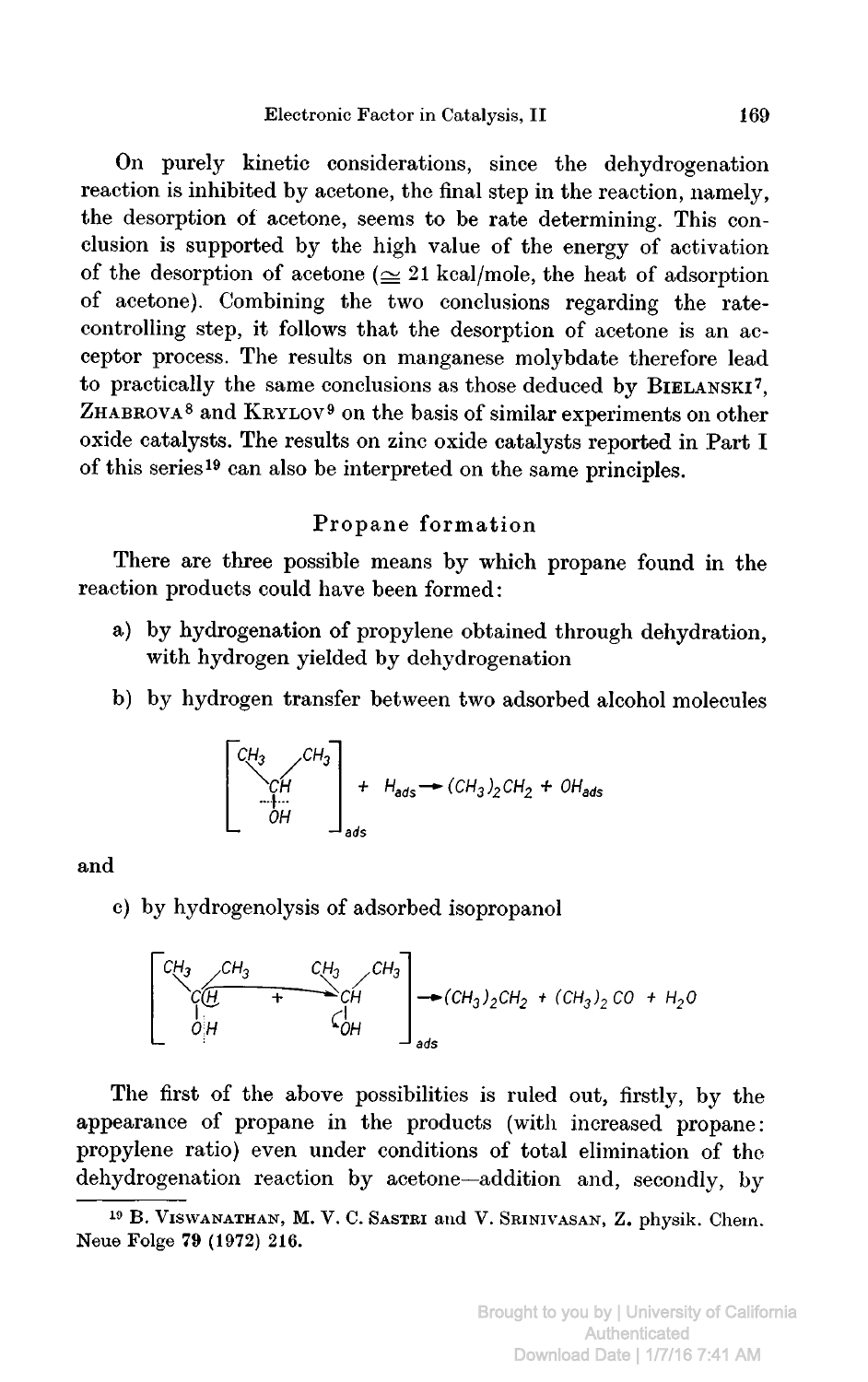|                                                                    |                                    |                 | Mass spectral data | isobutane formed<br>Moles propane/    | Per cent $C_3H_7D$ or<br>$C_4H_9D$ of total |
|--------------------------------------------------------------------|------------------------------------|-----------------|--------------------|---------------------------------------|---------------------------------------------|
| Deuteration procedure                                              | Reaction                           |                 | $(m/e)$ intensity  | alcohol decomposed  <br>per 100 moles | isobutane formed<br>propane or              |
| Passed pure $D_2$ , 24 hours,                                      | Decomposition of isopropanol,      | $44^a$          | 95.0               |                                       |                                             |
| $420\degree$ C                                                     | 420°C, 2.5 seconds contact         | 45 <sup>b</sup> | 29.5               | 14.1                                  | 21.7                                        |
|                                                                    | time                               | 460             | $\ddot{\circ}$     |                                       |                                             |
| Passed pure D <sub>2</sub> O vapour at                             | Decomposition of isopropanol,      |                 | 14.8               |                                       |                                             |
| 4 ml (1)/hour, $360^{\circ} - 420^{\circ}$ ,                       | 420°C, 2.5 seconds contact         | $\frac{45}{4}$  | 2.8                | 14.7                                  | 14.0                                        |
| 3 hours and flushed with dry<br>$N_2$ at 420 $\degree$ for 8 hours | time                               | $\frac{46}{5}$  | I                  |                                       |                                             |
| Passed $D_2$ , 24 hours, 420 $^{\circ}$ C                          | Decomposition of ter-butanol,      | 43 <sup>d</sup> | 20.0               |                                       |                                             |
|                                                                    | 420°C, 2.5 seconds contact<br>time | 44e             | 30.0               | 11.2                                  | 59.2                                        |

Table 6. Decomposition of isopropanol and ter-butanol on deuterated catalust

170 P. RAJARAM, M. V. C. SASTRI, B. VISWANATHAN and V. SRINIVASAN